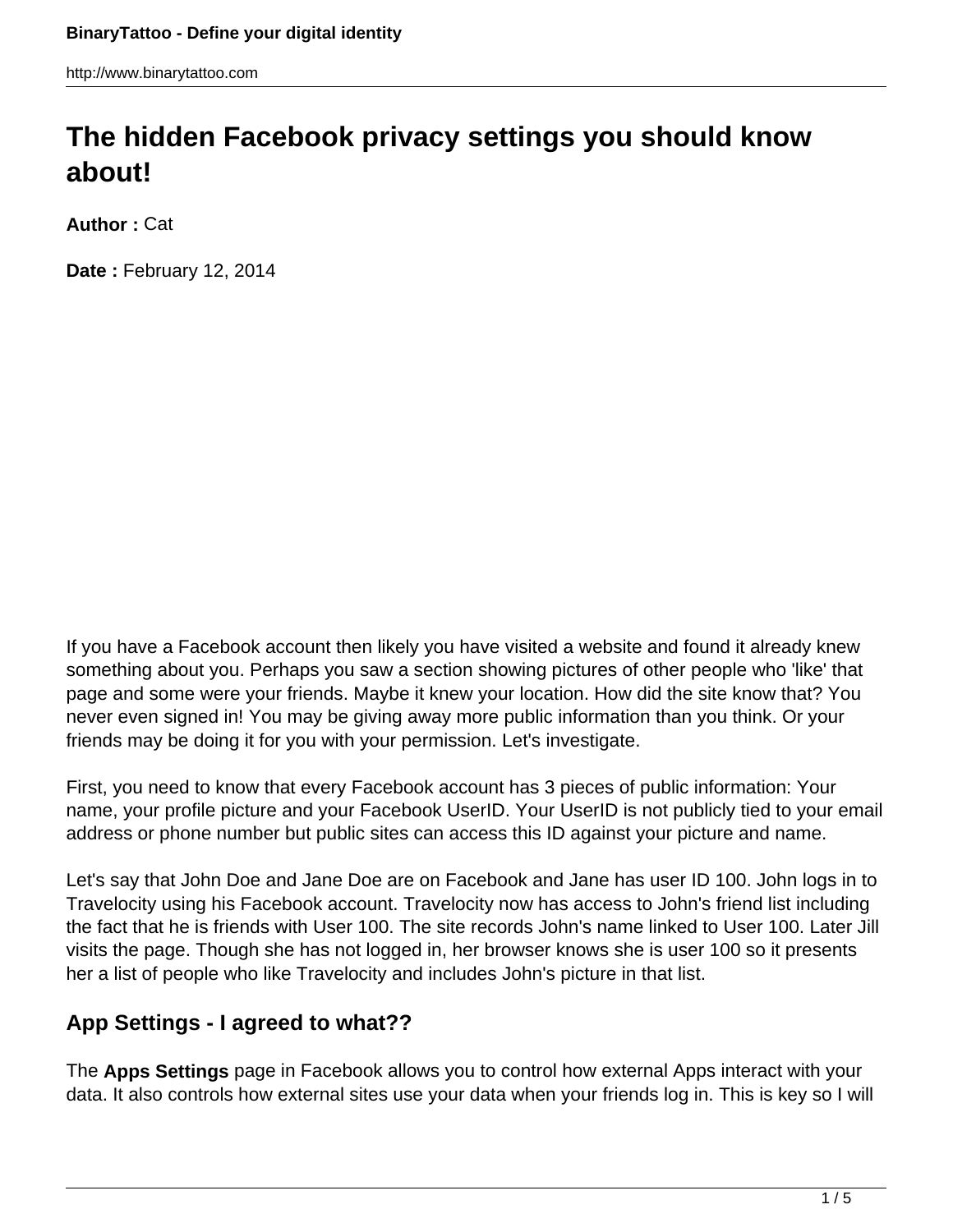http://www.binarytattoo.com

repeat it, even if you have never visited the site, these settings also indicate what a site can take from you via your friend who has signed in.

| Apps others use         | People on Facebook who can see your info can bring it with them when they use<br>apps. This makes their experience better and more social. Use the settings below<br>to control the categories of information that people can bring with them when they<br>use apps, games and websites.                                                                                                                                                                                                                                   |  | Close |                     |      |
|-------------------------|----------------------------------------------------------------------------------------------------------------------------------------------------------------------------------------------------------------------------------------------------------------------------------------------------------------------------------------------------------------------------------------------------------------------------------------------------------------------------------------------------------------------------|--|-------|---------------------|------|
|                         | Bio<br>My videos<br><b>Birthday</b><br>My links<br>Family and relationships<br>My notes<br>Interested in<br>Hometown<br>Religious and political views<br>Current city<br>My website<br><b>Education and work</b><br>$\Box$ If I'm online<br>Activities, interests, things I like<br>My status updates<br>My app activity<br>$\Box$ My photos<br>If you don't want apps and websites to access other categories of information (like<br>your friend list, gender or info you've made public), you can turn off all Platform |  |       |                     |      |
|                         | apps. But remember, you will not be able to use any games or apps yourself.<br><b>Save Changes</b><br>Cancel                                                                                                                                                                                                                                                                                                                                                                                                               |  |       |                     |      |
| Instant personalization | Lets you see relevant information about your<br>Off<br>friends the moment you arrive on select partner<br>websites.                                                                                                                                                                                                                                                                                                                                                                                                        |  |       |                     | Edit |
| mobile                  | Old versions of Facebook for This setting controls the privacy of things you post<br><b>Friends</b><br>using old Facebook mobile apps that do not have<br>the inline audience selector, such as outdated<br>versions of Facebook for BlackBerry.                                                                                                                                                                                                                                                                           |  |       | <b>Barbon (198)</b> | Edit |

- **Apps you use**: Here you will find a complete list of Apps that you have interacted with. If you see any that you do not use or do not remember signing up with then open the App description, delete data associated with the app and remove the app from the list.
- **Apps others use**: This is the area where you decide what information websites and apps can take from you through your friends. Uncheck anything you would not want an outside party to know without your knowledge. My humble opinion: if you have marked the item "Friends" in your profile, likely you do not want it shared outside that circle so probably best to uncheck everything that applies. Make sure to save changes.
- **Instant personalization**: Options here are on or off. If you want to know all about your friends who have visited this site, you will want this on. Be aware though that you are also permitting the site to look for your Facebook userID and associate any information it can find on your computer with what it has stored on your ID.
- **Old versions of Facebook for mobile**: I am happy to see this feature because it allows you to pick a default audience for posts. Older versions of the mobile app do not allow this choice and everything could be public. A special note for parents, who tend to hand down old devices to teenagers, that this setting should be used. Options here are the standard (Public/Friends/Only Me).

#### **WHAT YOU CAN DO**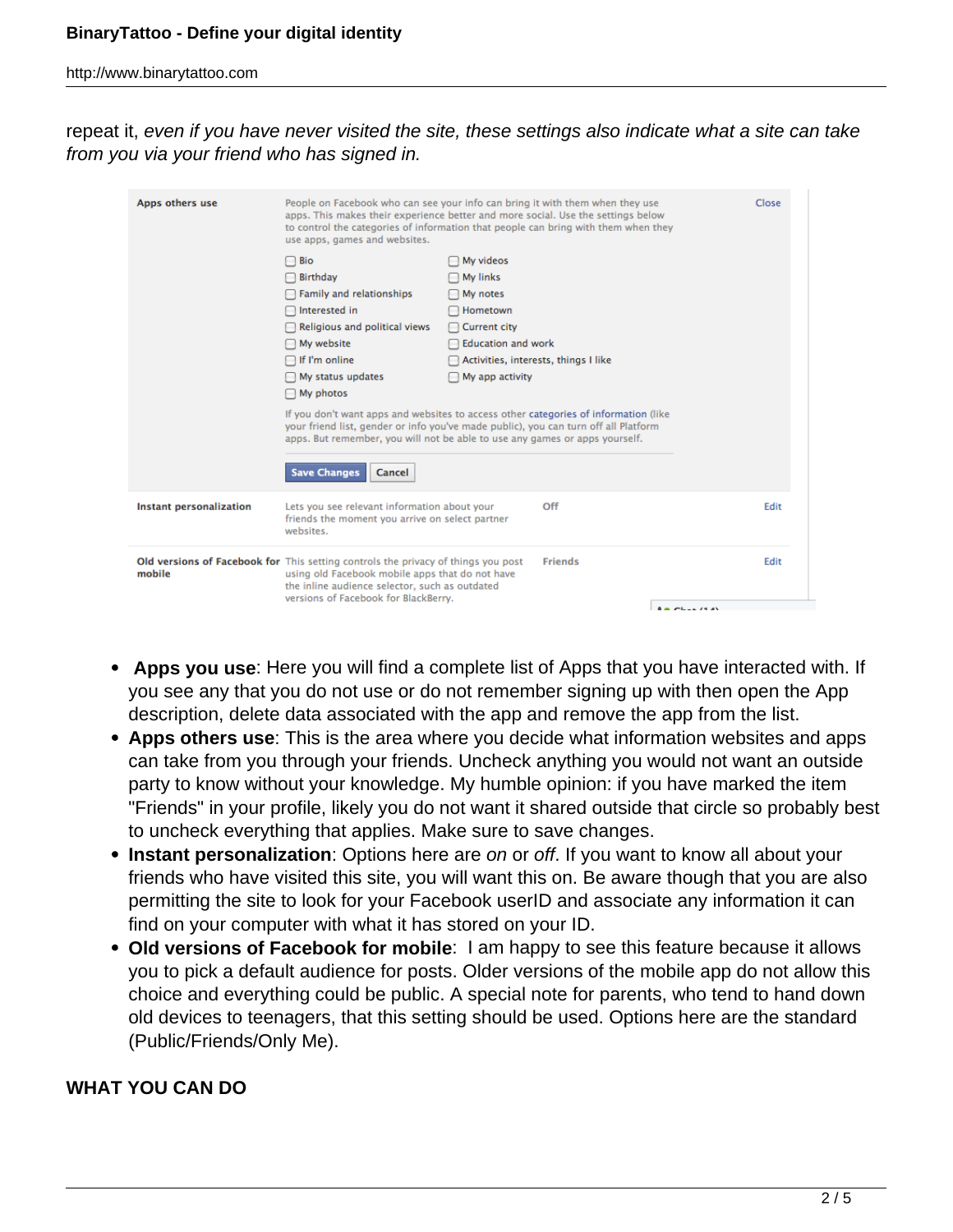Make sure you are comfortable with your apps settings. Get to your Apps Settings page by using this link:<https://www.facebook.com/settings?tab=applications>

## **Cookies ... and not the chocolate chip kind**

In the simplest terms, networks use two main pieces of technology to track what you are doing online.

- **Cookies**: Files that contain information about you and your computer use. If you have logged into Facebook in the past on that computer and not subsequently logged out, that cookie (and your User ID) can be shared with any other site you have open.
- **local storage:** Data kept on your computer or device storage for caching (saved views of the websites) for faster loading or offline use.

Networks and their partners will tell you several different reasons why keeping this information is in your best interest:

- For security, to know if someone is doing something that violates the network's terms
- To improve your social experience, give you the information that is relevant to your friends and circles.
- To help Facebook and corresponding companies offer you ads that matter most to you.

These are valid and helpful. I have said before that if I search "winter tires" in Google I would much rather have local stores show up then a random listing. I appreciate ads for items I may actually buy rather than getting ads for diapers and kitty litter. And I would rather stay at a hotel that I know my friend went to and liked. That said, sometimes more information is passed around than I am comfortable with. I went through the cookie list for Facebook. It was typical of a public site - nothing more concerning.

What is worth noting is that Facebook has added a new section in the settings for how they will handle the use of your name and picture for Third Party Sites 'in the event' that they change their policy. You need to opt out or you will be automatically included. That means if you 'like' the fan page for Pizza Hut, which is public, then Pizza Hut could display your picture and/or name on their page.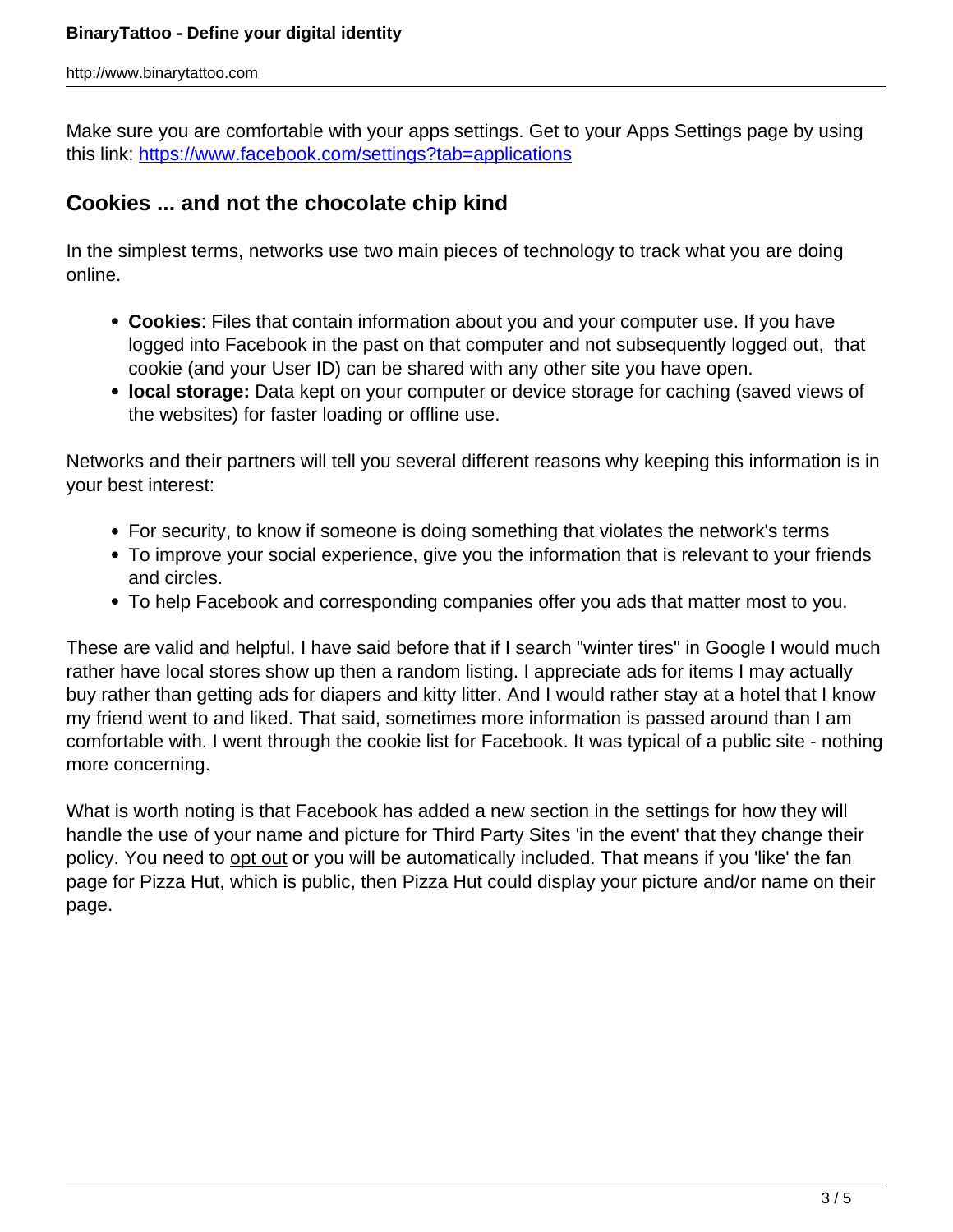http://www.binarytattoo.com

| ம <sup>ெ</sup> General<br>Security                                                                                                                                                   | <b>Facebook Ads</b>      |                                                                                                                                                                                                                                                                                                                                                                                                                                                                                                                                                                                                                                                                            |             |
|--------------------------------------------------------------------------------------------------------------------------------------------------------------------------------------|--------------------------|----------------------------------------------------------------------------------------------------------------------------------------------------------------------------------------------------------------------------------------------------------------------------------------------------------------------------------------------------------------------------------------------------------------------------------------------------------------------------------------------------------------------------------------------------------------------------------------------------------------------------------------------------------------------------|-------------|
| po<br>Privacy<br><b>Timeline and Tagging</b><br><b>Blocking</b><br>Notifications<br>Mobile<br><b>Followers</b><br>$\mathbb{R}$<br>R.<br>Apps<br><b>T</b> Ads<br>$\equiv$<br>Payments | <b>Third Party Sites</b> | Facebook does not give third party applications or ad networks the right<br>to use your name or picture in ads. If we allow this in the future, the<br>setting you choose will determine how your information is used.<br>You may see social context on third party sites, including in ads, through<br>Facebook social plugins. Although social plugins enable you to have a<br>social experience on a third party site, Facebook does not share your<br>information with the third party sites hosting the social plugins. Learn<br>more about social plugins.<br>If we allow this in the future, show my information to<br>÷<br>No one<br><b>Save Changes</b><br>Cancel |             |
| <b>Support Dashboard</b><br>⊷                                                                                                                                                        | <b>Ads and Friends</b>   | Everyone wants to know what their friends like. That's why we pair ads and friends<br>-an easy way to find products and services you're interested in, based on what<br>vour friends share and like. Learn more about social ads.                                                                                                                                                                                                                                                                                                                                                                                                                                          | <b>Edit</b> |

## **WHAT YOU CAN DO**

For the new Third Party Sites policy, you can find the 'opt out' page under the Ads menu (see image above) or use this link:

#### <https://www.facebook.com/settings?tab=ads>

The use of cookies have been a part of the web for years so if you enjoy the tailored experience then keep them. If you are uncomfortable with their use, you can chose to disable cookies altogether in your browser settings.

### **Signing in with Facebook Connect**

Rather than creating a new login, some sites will offer a sign-in via Facebook. By using 'FaceBook Connect' you are allowing the company you are singing in with to have access to your social information. They like it because it allows them to show your name and picture on reviews and comments. It also allows them to target ads and search results to you. Here is what you are sharing in this case:

- **by default:** location, gender, favourites (that are public), friends list, followers, relationship status, network and schools attended.
- **By requested permission:** email address, activities, status, events, family relationships
- **Request to Post on your behalf**: This requires a separate screen that you OK, but allows the app or site to post messages to your wall or your friend's wall

When you provide information on the new site, it does not pass it back to Facebook. Also, any individuals you may have blocked within Facebook will remain blocked on your connected site.

## **WHAT YOU CAN DO**